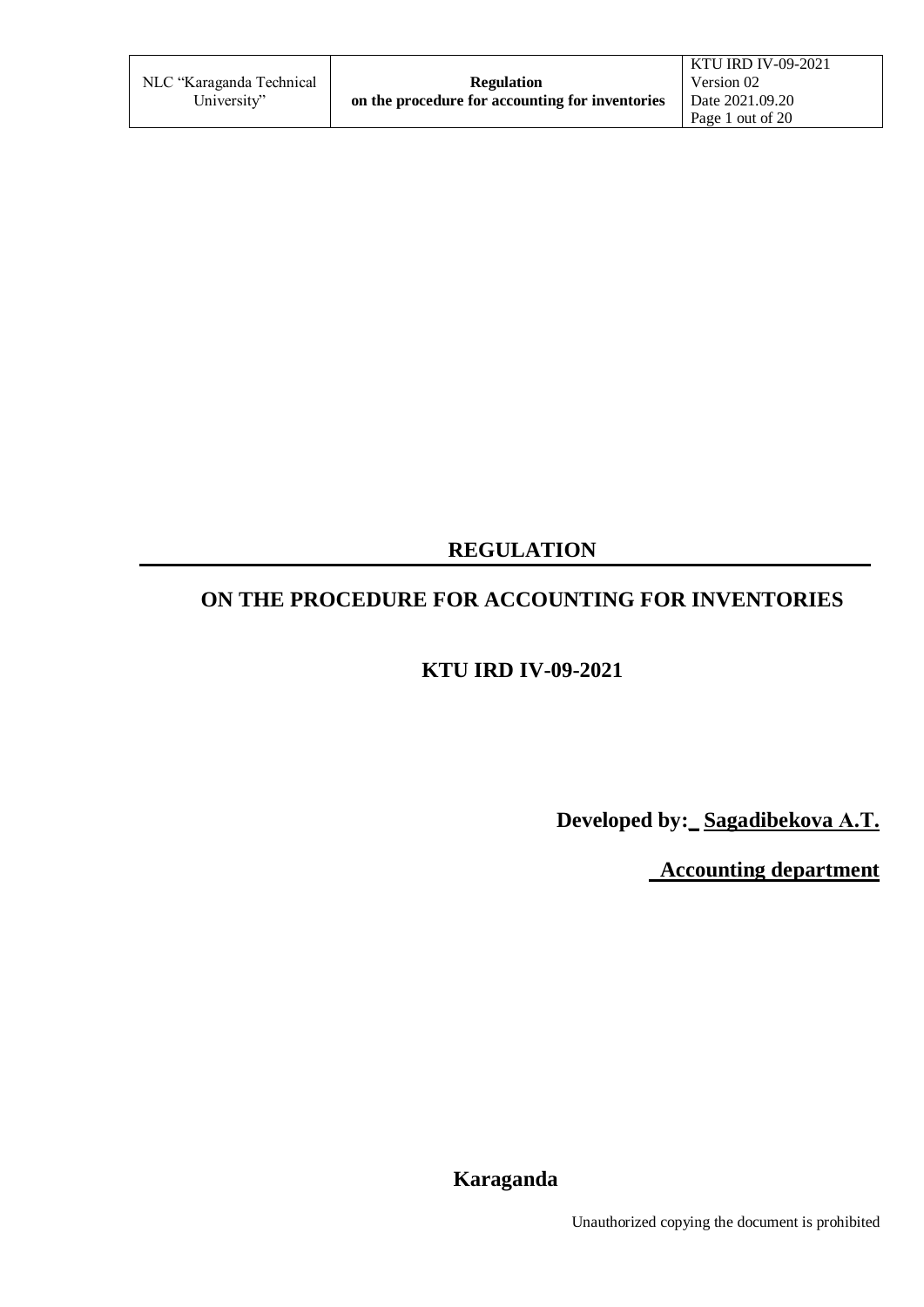### **Table of contents**

|    | Scope                                                                  | 3              |
|----|------------------------------------------------------------------------|----------------|
|    | Terms, definitions and abbreviations                                   | 3              |
| 3  | Classification                                                         | 3              |
| 4  | Initial recognition                                                    | $\overline{4}$ |
| 5  | Cost of inventory                                                      | 5              |
| 6  | Inventory and household supplies accounting                            | 6              |
| 7  | Accounting for the internal movement of inventory                      |                |
| 8  | Subsequent recognition                                                 | 7              |
| 9  | Methods for calculating the cost of inventories                        | 8              |
|    | 10 Termination of recognition                                          | 9              |
|    | 11 The procedure for creating and accounting for reserves for possible | 9              |
|    | write-off to the net selling price of inventories                      |                |
| 12 | Accounting of finished products                                        | 10             |
| 13 | Correspondence of standard transaction accounts                        | 13             |
|    | 14 POL write-off rates                                                 | 15             |
|    | Appendix B Coordination sheet                                          | 17             |
|    | Appendix C Familiarization sheet                                       | 18             |
|    | Appendix D Distribution list                                           | 19             |
|    | <b>Bibliography</b>                                                    | 20             |
|    |                                                                        |                |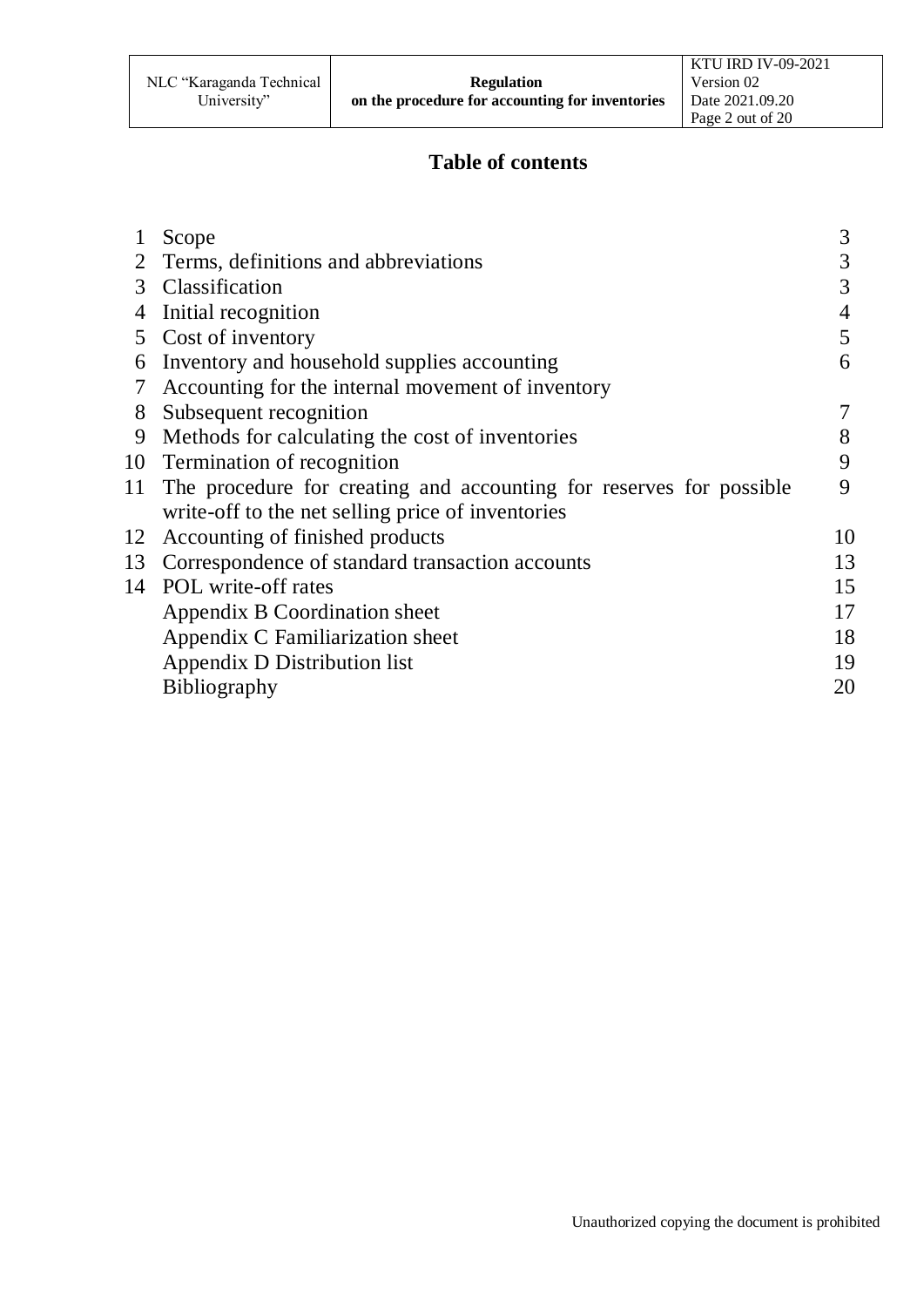Effective date  $2021.10.04$ (year, month, day)

#### 1 Scope

1.1 His Regulation defines the internal procedure for accounting for inventories used in the NLC "Karaganda Technical University "(hereinafter-the University).

1.2 The requirements of this Regulation apply to the work of the accounting department.

1.3 This Regulation has the status of an internal regulatory document and is mandatory for execution.

Inventory accounting is conducted in accordance with the requirements of IFRS (IAS) 2 "Inventories".

#### 2 Terms, definitions and abbreviations

The reserves of a legal entity are short-term assets in the form of:

1) raw materials, materials, spare parts intended for use in the process of providing educational, research, scientific and technical services, as well as in administrative, economic and other types of activities;

2) of goods purchased and stored for resale;

3) of goods in the process of production for future sale.

#### **3 Classification**

The reserves of a legal entity are divided into the following groups:

| Name of the group                                                                                                                                                                                                                                                                                                                                                                                                     | Appointment                                                                          |  |
|-----------------------------------------------------------------------------------------------------------------------------------------------------------------------------------------------------------------------------------------------------------------------------------------------------------------------------------------------------------------------------------------------------------------------|--------------------------------------------------------------------------------------|--|
| Items                                                                                                                                                                                                                                                                                                                                                                                                                 | include inventory purchased for resale                                               |  |
| Raw materials and supplies:<br>- materials for the publishing house;<br>- food products;<br>- construction materials, electrical goods;<br>- materials for educational purposes;<br>materials for computing and office<br>equipment;<br>- materials for the library;<br>- inventory and household accessories;<br>- image products;<br>- other raw materials and supplies;<br>- household goods;<br>- soft inventory. | includes inventory used directly in the<br>operational process and for internal use. |  |
| Fuel                                                                                                                                                                                                                                                                                                                                                                                                                  | includes fuel and POL and lubricants.                                                |  |
| this group includes other materials that are not<br>Other materials<br>included in the above groups.                                                                                                                                                                                                                                                                                                                  |                                                                                      |  |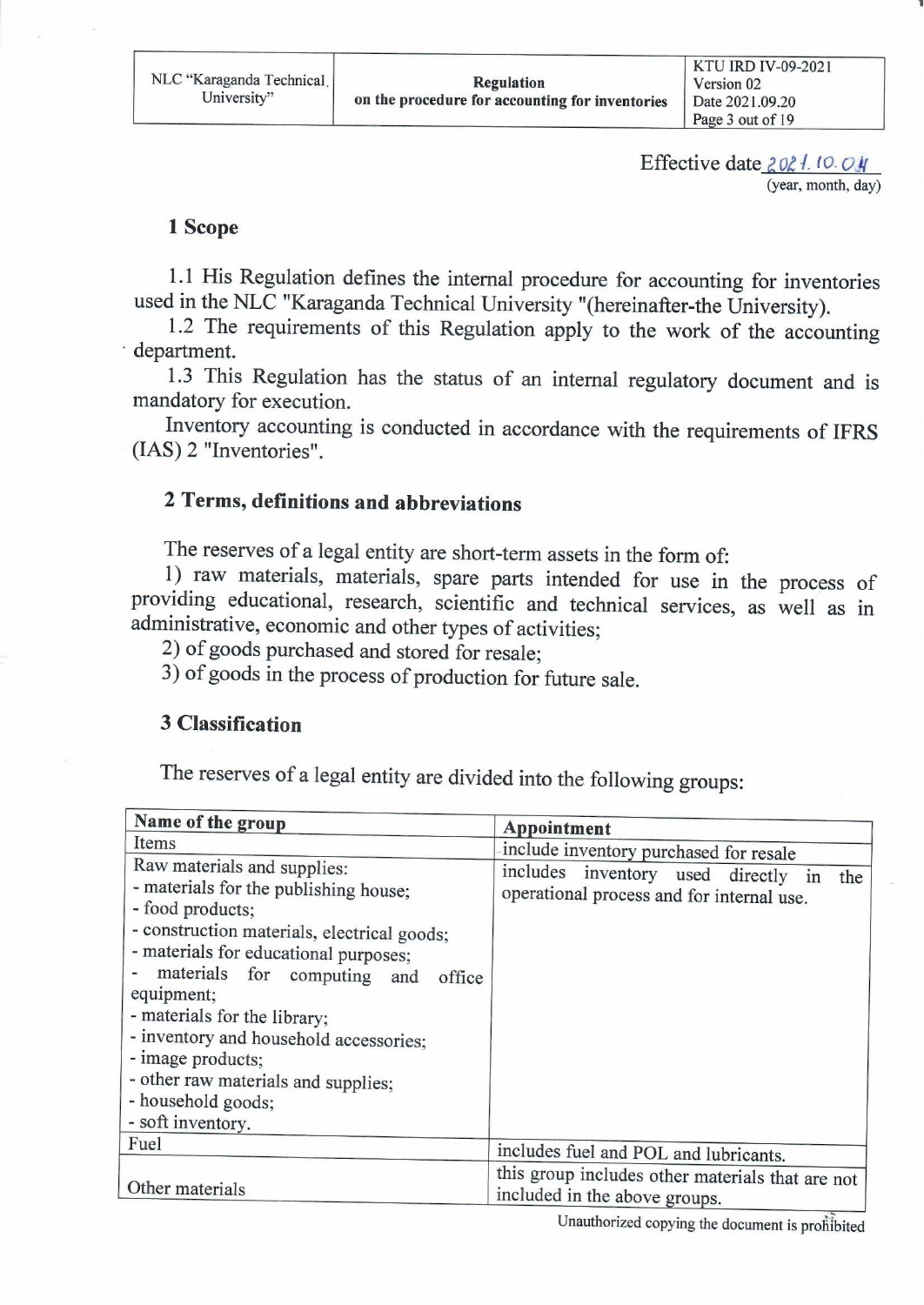|                          |                                                 | KTU IRD IV-09-2021 |
|--------------------------|-------------------------------------------------|--------------------|
| NLC "Karaganda Technical | <b>Regulation</b>                               | Version 02         |
| University"              | on the procedure for accounting for inventories | Date 2021.09.20    |
|                          |                                                 | Page 4 out of 20   |

| Raw materials                              | this group includes raw materials used in the<br>production of finished products |  |
|--------------------------------------------|----------------------------------------------------------------------------------|--|
| Purchased semi-finished<br>products<br>and | they are used for educational, scientific, and                                   |  |
| components                                 | laboratory equipment;                                                            |  |
| Building materials                         | this group includes construction materials used                                  |  |
|                                            | for their own needs                                                              |  |
|                                            | this group includes forms of strict reporting                                    |  |
| Strict reporting forms                     | (diplomas, inserts for diplomas, certificates)                                   |  |
|                                            | No. 3, appendices to diplomas, etc.)                                             |  |
|                                            | they are used for educational, scientific,                                       |  |
| Spare parts                                | laboratory equipment and motor transport.                                        |  |
|                                            | products and semi-finished products of own                                       |  |
|                                            | production, accepted by the customer or to the                                   |  |
| Finished products                          | warehouse of the organization, which are a                                       |  |
|                                            | product with a fully finished processing                                         |  |
|                                            | (complete set)                                                                   |  |
|                                            | unfinished products that are at various stages                                   |  |
| Work in progress                           | of the production process.                                                       |  |

Soft inventory – inventory ready-to-use items that are operated for a relatively long time in direct contact with the human body:

- bed linen items (pillowcases, duvet covers, sheets, mattress pads, bedspreads);
- bedding (mattresses, blankets, pillows, sleeping bags, etc.);
- clothing, overalls, uniforms, uniforms (all types and items of clothing);
- shoes, including specialized ones (all types of shoes);
- sports uniforms and shoes;
- personal property.

Analytical accounting of soft inventory in operation is carried out by the accounting department according to the names of items, quantity, their cost, groups and financially responsible persons.

Analytical accounting of food products is conducted in a separate 1C database: The catering company is in the process of production, and in the general accounting database, accounting is carried out in aggregate terms for financially responsible persons.

### **4 Initial recognition**

4.1 Accounting principles

Inventories are recognized in accounting when the following conditions are met:

- the moment of transfer of ownership of the reserves to a legal entity has come,

- i.e. all the risks and benefits of owning the asset have been transferred;
	- their cost can be reliably estimated;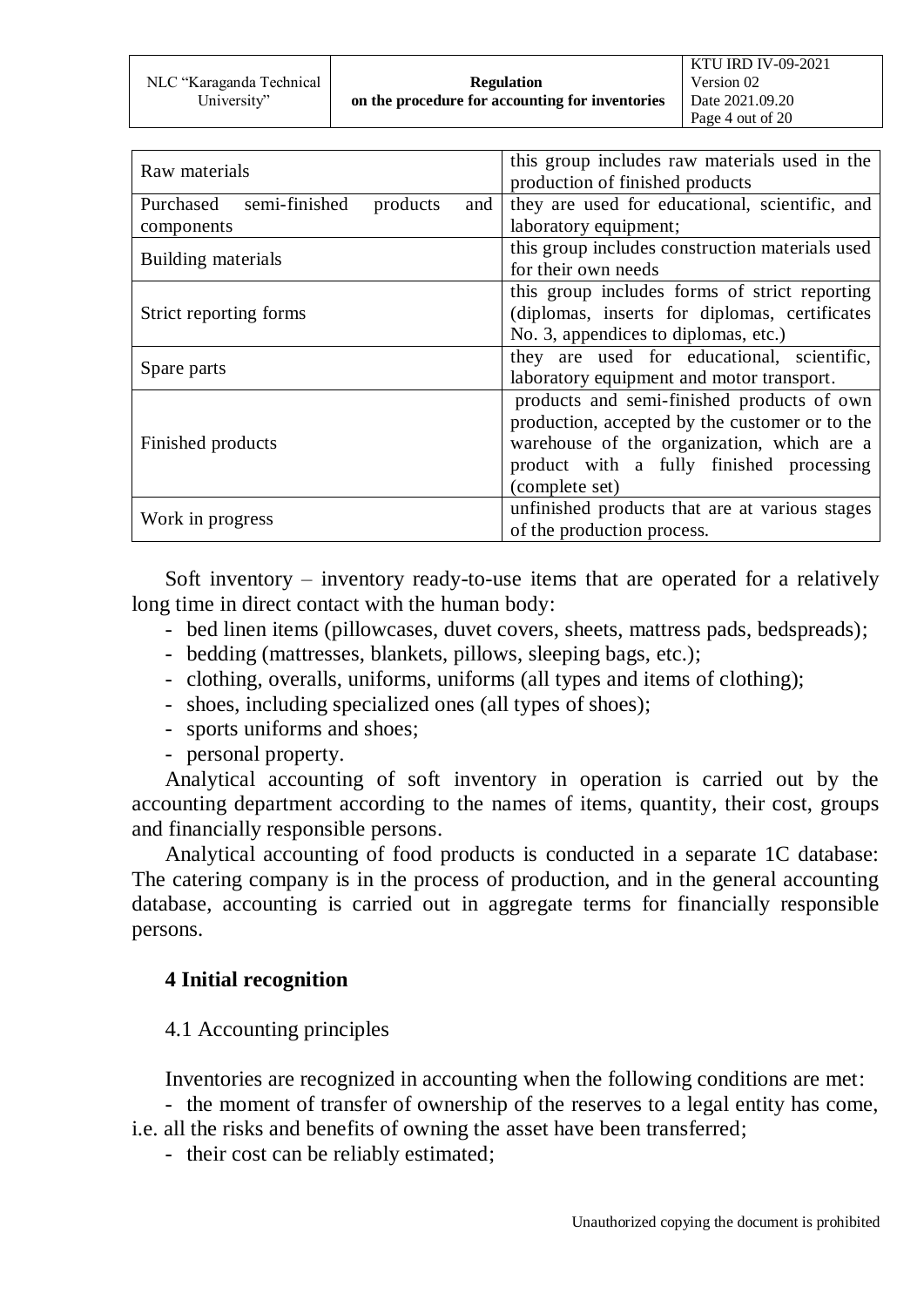- there is a high probability of obtaining economic benefits from their use in the future.

Reserves, the value of which is determined in a foreign currency, are estimated in tenge by recalculating the amount in a foreign currency at the exchange rate effective on the date of transfer of ownership of these reserves.

In some cases, the ownership right passes when the inventory is delivered to the territory of a legal body, in other cases, the transfer of risks and benefits associated with ownership occurs at the time of shipment of inventory from the supplier. The current location of reserves at the reporting date is not a determining factor for the recognition of reserves and their attribution to assets. A legal body recognizes the acquired assets as reserves on the basis of the transfer of ownership or transfer of property risks, even if such stocks are not physically delivered (stocks in transit).

The costs of purchasing inventory include the purchase price, import duties and other non-refundable taxes, except for the value added tax calculated in connection with the availability of exempt turnover, transportation, processing and other costs directly related to the acquisition of inventory. Trade discounts, refunds and other similar items are deducted when determining the purchase costs**.**

### **5 Cost of inventory**

The cost of inventory at initial recognition includes all acquisition costs, processing costs and other costs incurred in order to deliver the inventory to its current location and condition of the inventory.

5.1 Purchased inventory

The following costs are included in the cost of purchasing inventory:

- amounts that are paid in accordance with the contract to the supplier, minus discounts;

- amounts of customs duties on import and non-refundable taxes;

- transportation and procurement costs - the costs of procurement of stocks, payment of tariffs (freight) for loading and unloading operations and transportation of stocks by all means of transport to the place of their use;

- costs of insurance of risks of transportation of stocks;

- remuneration paid to the intermediary organization through which the inventory was purchased, which is distributed to the cost of several types of inventory in proportion to the specific weight;

- other costs that are directly related to the acquisition of stocks and bringing them to a condition suitable for use for planned purposes.

Trade discounts, refunds and other similar items are deducted when determining the cost of purchasing inventory.

If the inventory is purchased on a deferred payment basis, that is, the agreement actually contains a financing element, then the cost of the inventory is determined as the discounted value of future cash payments related to the repayment of obligations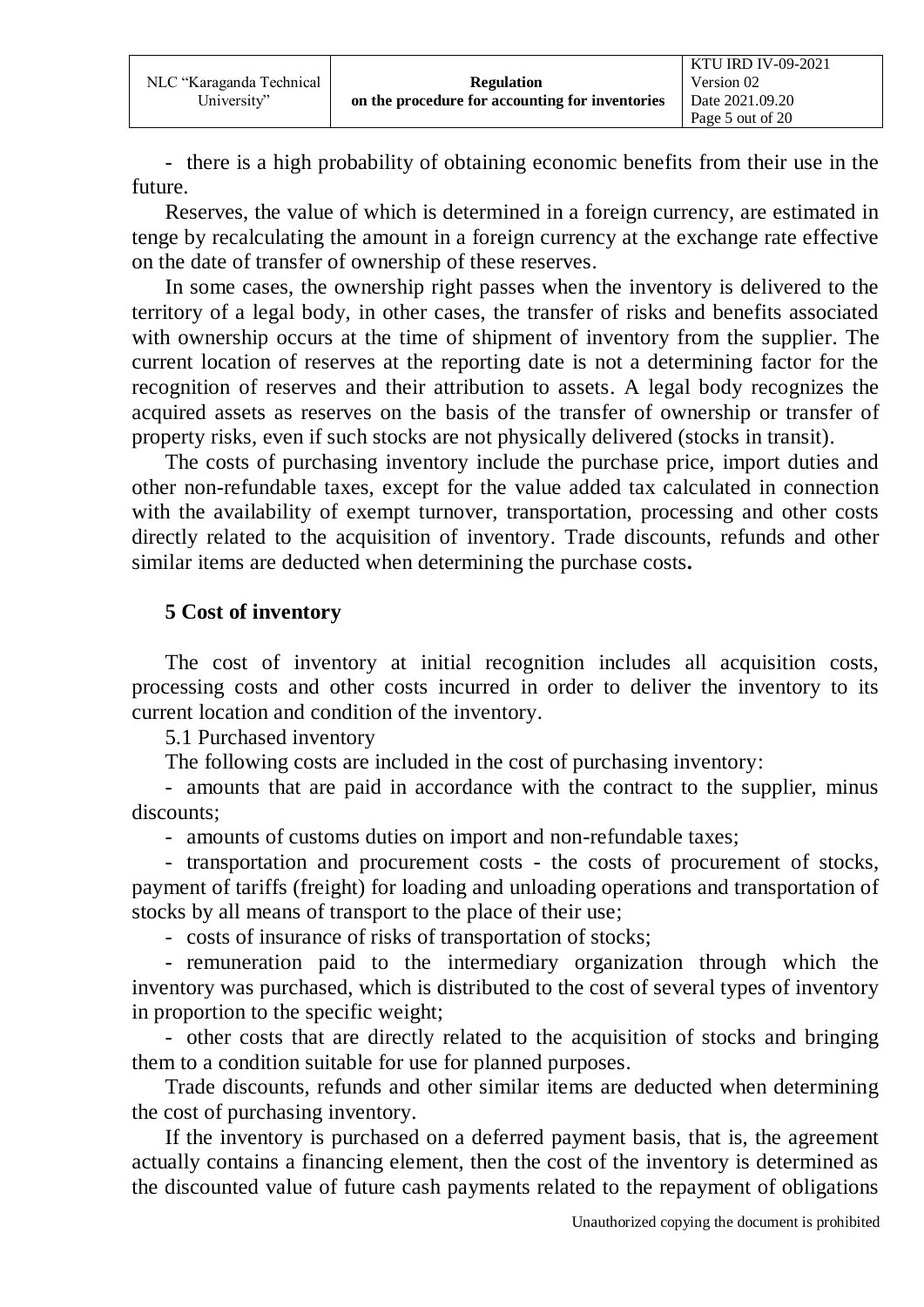for the purchased inventory. The difference between the purchase price on the terms of a regular trade loan and the amount paid is recognized as a finance cost during the financing period.

The cost of purchased stocks does not include the costs of conducting market research, searching for and selecting a supplier, attracting consultants, etc.

Borrowing costs for the acquisition of inventory ready for use for its intended purpose or sale, as well as for the production or manufacture of inventory in a short period of time are not included in the cost of inventory, but are recognized as financial expenses in the period to which they relate.

The cost of inventories purchased in a foreign currency is not subsequently adjusted for exchange differences arising from the initial recognition of these reserves until the repayment of the corresponding liabilities.

Exchange differences arising from the translation of liabilities at rates different from the rates at which they were initially recognized are accounted for as other income and expenses of the period to which they relate.

5.2 Gratuitously received stocks

In the case of gratuitous receipt (gift or as a donation), the cost of inventory is estimated at the market value at the date of recognition of inventory in accounting.

5.3 Stocks identified as a result of inventory and liquidation of property

Excess inventory identified as a result of inventory is recognized at the cost of similar inventory acquired by the latter, if such acquisitions were made in the current reporting period. In other cases, the surplus is accounted for at market value.

The cost of spare parts, parts, components obtained as a result of the liquidation of fixed assets and other property is recognized at zero cost.

In accordance with the requirements of IFRS (IAS) "Inventories", inventories are recognized at the lower of two values: at cost or at net selling price, respectively, since the legal entity has already consumed most of the benefits of inventories as part of fixed assets during the use of the asset and the cost of inventories is difficult to estimate at the time of separation of this asset, it is assumed that the inventories have a non-significant or zero cost.

#### **6 Inventory and household supplies accounting**

Regardless of the service life (which may exceed one year), the inventory of household accessories includes reusable stocks:

- special and sanitary clothing, special shoes;
- soft equipment (bedding, tires, etc.);
- kitchen and dining equipment, as well as table linen;
- household tools and appliances.

Inventory and household accessories are considered to be in operation from the moment of their release from the warehouse of the subdivision of the legal entity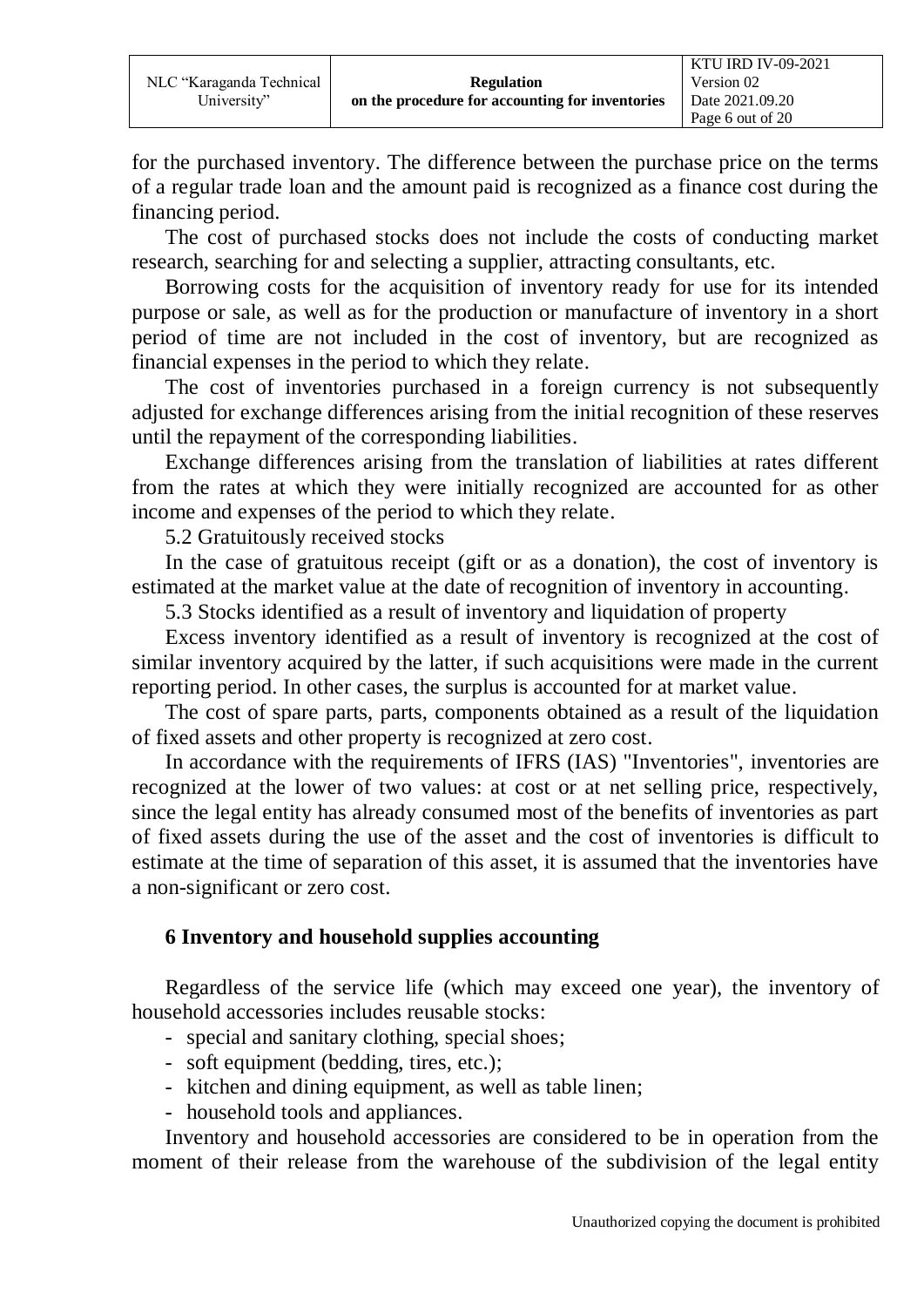responsible for providing inventory for the needs of operating activities (to the subaccount of the materially responsible persons, directly to the workplace, etc.).

Inventory, stationery and household supplies are written off from their accounting accounts in the following cases:

- those that have become unusable after the expiration of the storage (use) periods;

- when identifying shortages, theft or damage, including as a result of accidents, fires, natural disasters;

- when issued for use/operation, if the useful life of these reserves is less than or equal to 1 year.

A legal body writes off stocks (inventory and household accessories) that have been put into operation and whose useful life exceeds 1 year, after the useful life of these stocks.

When issuing stocks, a legal entity moves from one division to another division for materially responsible persons.

The write-off of materials of a legal body is carried out on the basis of an act for the write-off of stocks according to the established norms of consumption of raw materials and materials. The act specifies the name, quantity, accounting price and amount for each item.

Shortages and theft of material reserves when identifying the perpetrators are collected from them at cost and the restoration of value added tax, in the absence of specific perpetrators, it is written off to the account 7480 "Other expenses" with the restoration of VAT.

### **7 Accounting for the internal movement of inventory**

The internal movement of stocks is understood as their movement within one legal entity.

Accounting of stocks transferred/accepted for responsible storage or processing.

When transferring stocks to responsible storage, the legal entity transfers all the risks associated with the possession and use of these stocks. However, the legal body retains the benefits and the right to dispose of reserves, and therefore these reserves are not excluded from the balance sheet accounts of the legal body**.**

7.1 Accounting of stocks received for responsible storage or processing

When a legal body receives stocks for responsible storage, the ownership of this property does not pass to the legal body, therefore, stocks should not be recognized on the balance sheet of the legal body, off-balance sheet accounting is maintained for them.

### **8 Subsequent recognition**

Reserves must necessarily be recognized at the lower of the two values: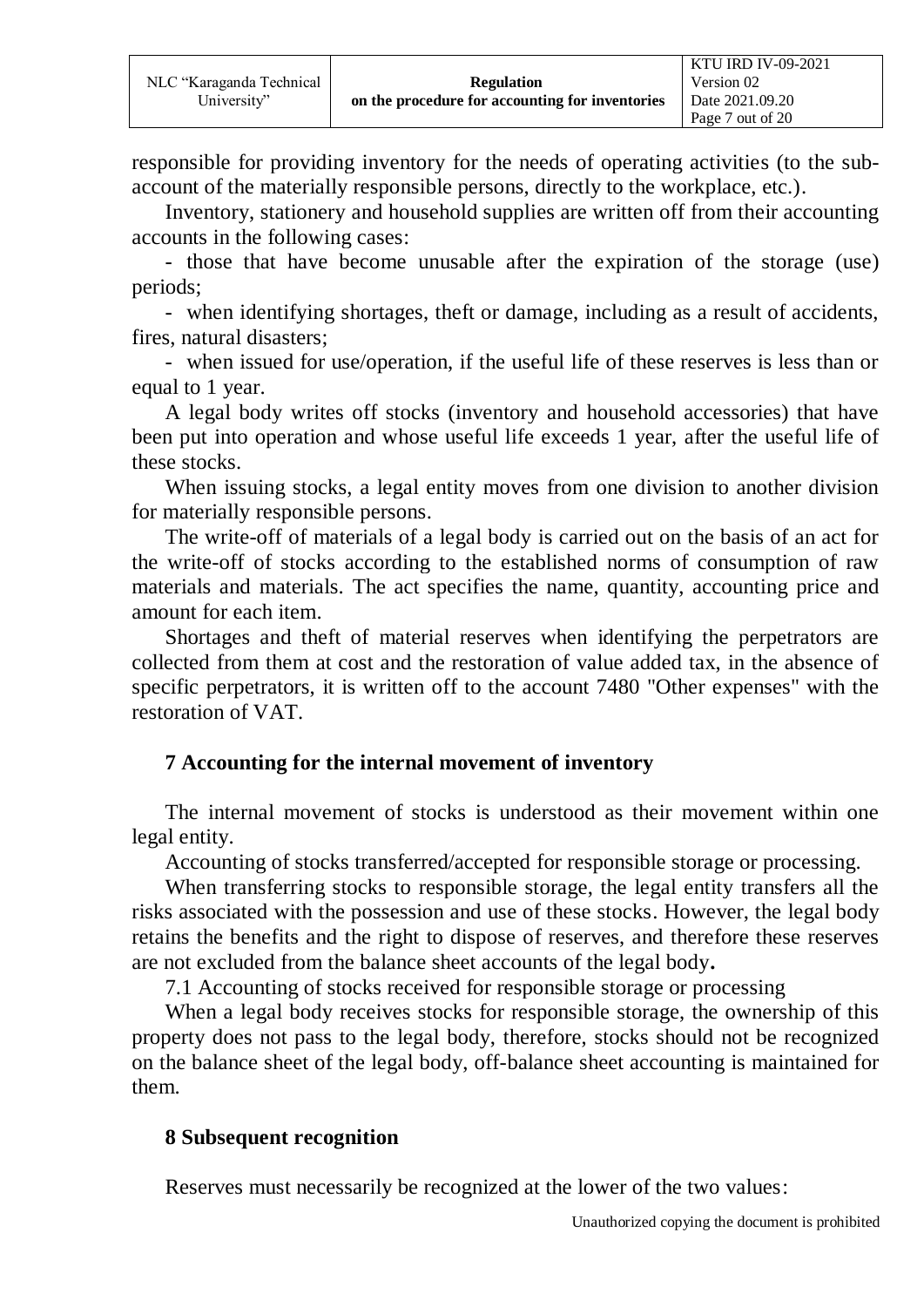- production costs;
- possible net realisable value.

Accounting at the net selling price **—** this is the estimated selling price in the ordinary course of business, less possible costs for completion and implementation. The net selling price of existing inventory refers to the net amount that the legal entity expects to gain from their sale in the ordinary course of business. The net selling price of inventories may differ from the fair value less the cost of selling them

The possible net realizable value is the estimated selling price under normal conditions, minus the possible costs of performing the work and the possible costs of implementation.

The practice of writing off inventories below cost to the level of net realisable value is consistent with the principle that assets should not be accounted for at a value exceeding the amount that is expected to be received from their sale or use.

The cost of inventories may be non-recoverable, that is, the expected amounts from the sale or use of such inventories are lower than their cost, in cases where:

- stocks are damaged;
- completely or partially outdated;
- the selling price of stocks decreased;

- the reserves have been put into operation, the useful life of which exceeds one year;

- the possible costs of completing or implementing the sale have increased.

In such cases, the legal entity writes off the damaged, illiquid, operated, obsolete reserves to the net realizable value as of the date of preparation of the financial statements.

The write-off of the cost of inventories to net realizable value is accounted for as part of the expenses of the reporting period.

Write-off is made for each item number (item by item) or in groups, if it is possible to combine similar or related items (stocks related to the same product range, etc.).

#### **9 Methods for calculating the cost of inventories**

When assigning the cost of inventory to expenses, a legal body uses:

Weighted average cost method – the cost of each product is determined by the weighted average cost of similar products available at the beginning of the period and purchased or manufactured during the period.

The weighted average cost method is the most convenient and labor-intensive for accounting, it smoothes the factor of changes in inventory prices during the reporting period.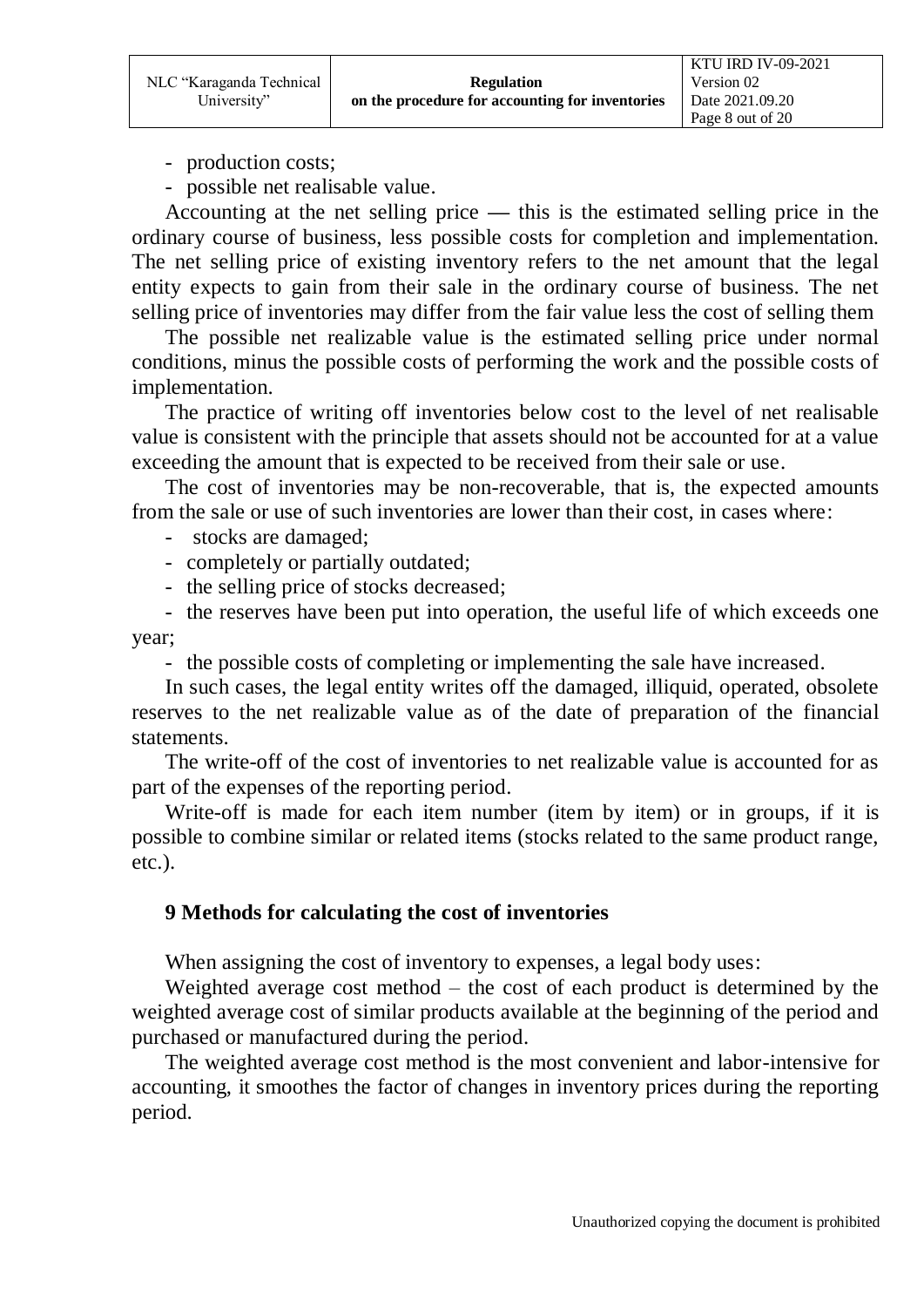### **10 Termination of recognition**

After the commissioning/use of inventory, the amount for which they were accounted for must necessarily be recognized as an expense in the period when the corresponding income from the provision of services (consumption for internal use) is recognized.

The amount of partial write-off of the cost of inventories to the possible net realizable price due to damage, obsolescence, non-liquidity is recognized as an expense under the "Other expenses" account during the period of write-off.

When identifying a shortage of inventory, according to the results of the inventory, the legal entity reflects this fact in the financial statements during the period of detection of the lack of inventory.

In a legal body, the following types of inventory disposal are distinguished:

1) write-off of inventory into production, i.e. use in the sale of goods and services; 2) inventory sales:

3) under a gift agreement or free of charge;

4) other disposal of inventory as a result:

- expiration of storage periods, obsolescence, other cases of loss of consumer properties;

- identifying shortages during inventory;

- embezzlement;

- damage to stocks in case of accidents, fires, natural disasters.

The amount of partial write-off of the cost of inventories to the possible net realizable price due to damage, obsolescence, non-liquidity is recognized as an expense under the "Other expenses" account during the period of write-off.

When identifying a shortage of inventory, according to the results of the inventory, the legal entity reflects this fact in the financial statements during the period of detection of the lack of inventory. The lack of identification of the guilty person is compensated at the expense of the guilty person.

### **11 The procedure for creating and accounting for reserves for possible writeoff to the net selling price of inventories**

Purpose of creating reserves**.** The cost of inventories may not be recoverable in the event of their damage, complete or partial obsolescence, or a decrease in their selling price. The cost of inventory may also be non-recoverable in the event of an increase in the estimated costs of completing production or the estimated costs of selling.

The write-down of inventories below cost to the level of net selling price is consistent with the principle that assets should not be accounted for at a cost exceeding the amount that is expected to be received from their sale or use.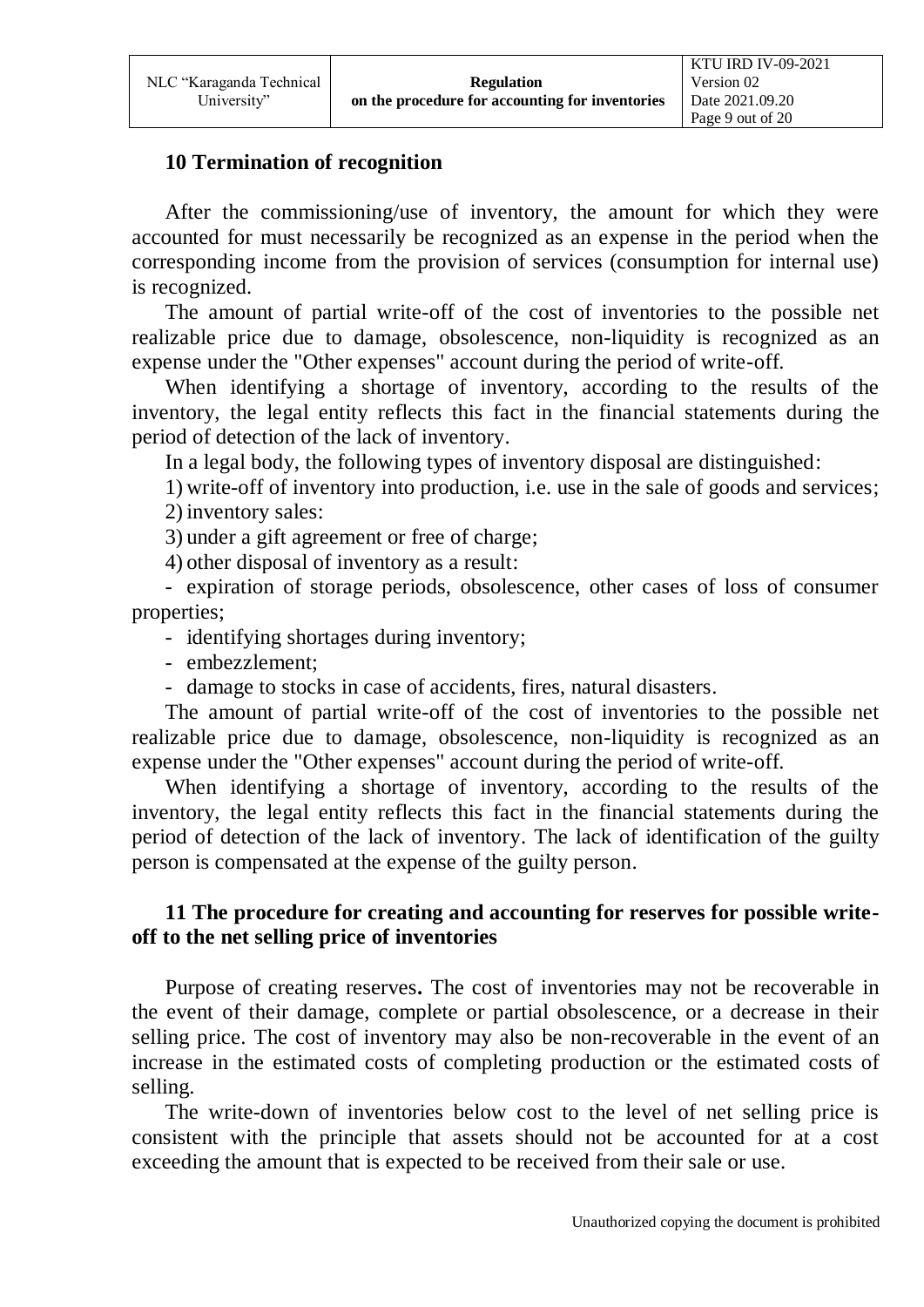To reflect the value of such assets in the financial statements, provisions are created for write-off to the net selling price.

Estimates of the net selling price are based on the most reliable available confirmation of the amount that can be obtained from the sale of inventory at the time of making such estimates. Estimates of the net selling price also take into account the purpose of the available stock.

The legal entity estimates the amount of the required reserve for write-off to the net selling price at the end of each reporting period (year). In each subsequent period, the net selling price is estimated anew.

For inventories that a legal entity sells in the ordinary course of business, the reserve is estimated by comparing the estimated selling price minus the costs of sale and, if necessary, the costs of bringing it to a condition suitable for sale in the ordinary course of business with the actual cost price. In case of excess, a reserve is created for writing off inventory to the net selling price.

A reserve is not created for the inventory that is supposed to be used in the production process if it is expected that the services for which they will be used can be sold at the price of the corresponding cost price or above the cost price. Otherwise, a reserve is created for such reserves in the amount of the difference between the cost at which they are recorded in the accounting accounts and the net selling price. In such circumstances, the current cost of replacing inventory may be the best existing measurement of its possible net selling price.

Determination of the need to create a reserve is carried out for each unit of reserves separately. In certain circumstances, it is more appropriate to assess the reserve for the depreciation of inventories to the net selling price for a group of similar or related items**.**

### **12 Accounting of finished products**

Finished products - the final product of the production process of a legal body. These are products that are fully processed, meet the requirements of standards and technical conditions accepted in a legal entity and delivered to the finished product warehouse.

A legal body manufactures products both for its own needs (use in the educational process), and for further implementation on the side of planned applications being developed, service notes on the assortment, the number of products to be produced, constantly paying great attention to the issues of studying the quality of products, expanding its range, being equal to the needs of the market for providing educational services.

12.1 Tasks of accounting for finished products:

1. Systematic control over the output of finished products, the state of their stocks and safety in warehouses, the volume of work performed;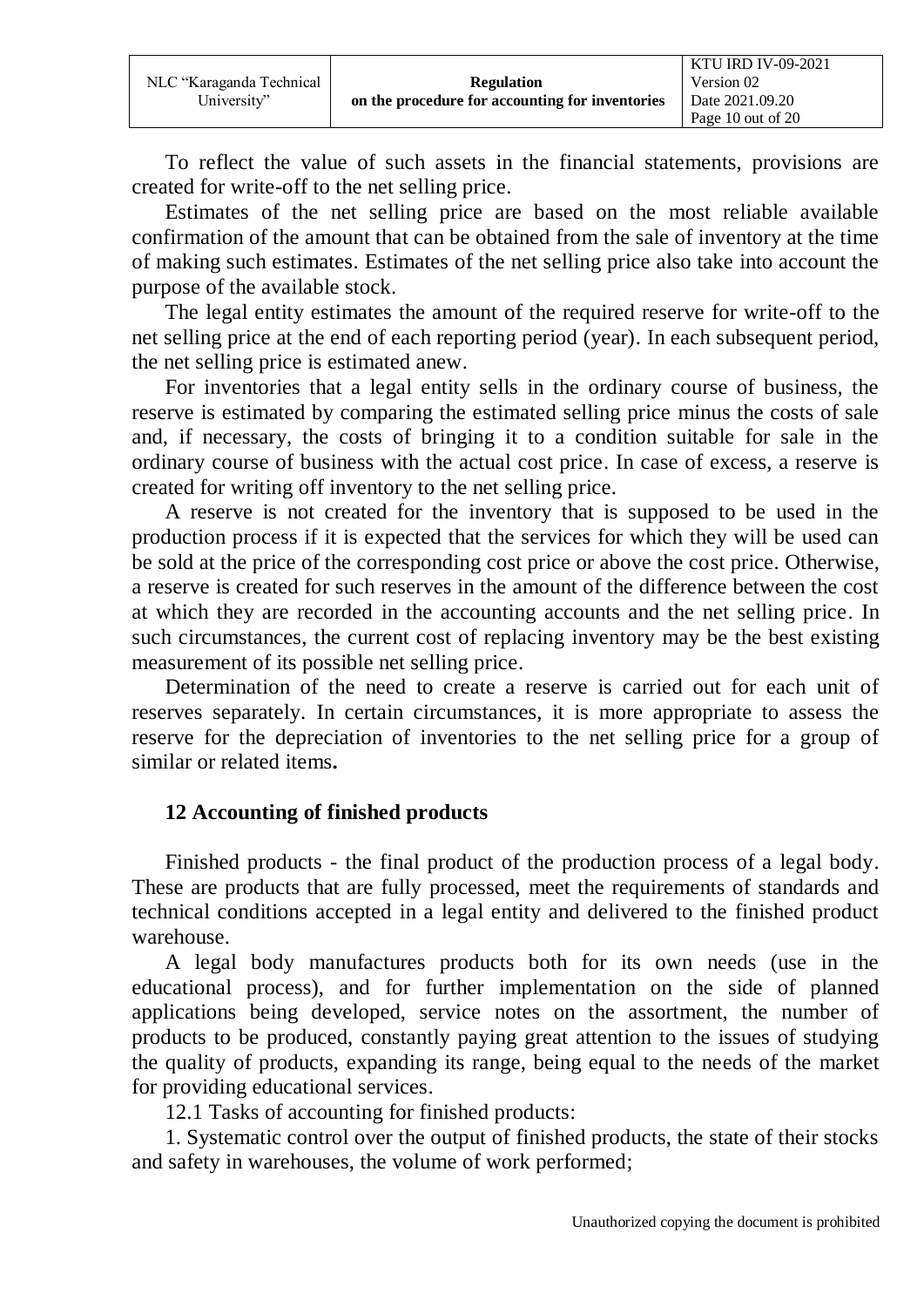2. Timely and correct documentation of the shipped products (works, services), clear organization of settlements with customers;

3. Control over the implementation of the plan of supply contracts for the volume and range of products sold;

4. Timely and accurate calculation of the amounts received for the sale of products, the actual costs of its production and sale, calculation of profit amounts.

The volume of sales includes the products shipped and released, the work performed, regardless of whether the payment is credited or not to the settlement account of a legal entity or advances are received.

12.2 Accounting for the receipt of finished products

The finished products must be delivered to the warehouse in the sub-report to the materially responsible person.

A legal body provides a monthly report on the output of finished products. Reports should be linked to the terms of shipment of finished products, which allows you to monitor the fulfillment of contractual obligations to buyers and customers. The released finished products are transferred from the sphere of production to the sphere of circulation.

Delivery of finished products from production to the warehouse is made out by the production report for the shift. It is signed by the head of production (an employee of the production shop) or another financially responsible person who has accepted the products for storage.

The services rendered and the work performed are recorded by acceptance invoices.

In the accounting department, on the basis of delivery invoices, cumulative statements of the output of finished products for the month are kept.

The active synthetic account "Finished products"is intended for accounting of finished products in the warehouse. It summarizes information about the availability and movement of finished products and goods in the warehouse.

12.3 Evaluation of finished products, its nomenclature

Finished products are accepted for accounting at the actual cost price.

The actual cost of finished products can be calculated only at the end of the reporting period (month). The movement of products occurs daily (release, vacation, shipment, sale), therefore, a conditional assessment of products is necessary for current accounting. The current, daily accounting of the movement of finished products is carried out either at the planned production cost or at the contractual prices of the organization, called accounting.

The planned cost price or the contractual price of a unit of production is developed and approved by the organization independently. At the end of the month, the planned cost price should be brought to the actual cost by calculating the amounts and percentages of deviations for groups of finished products.

12.4 The nomenclature of finished products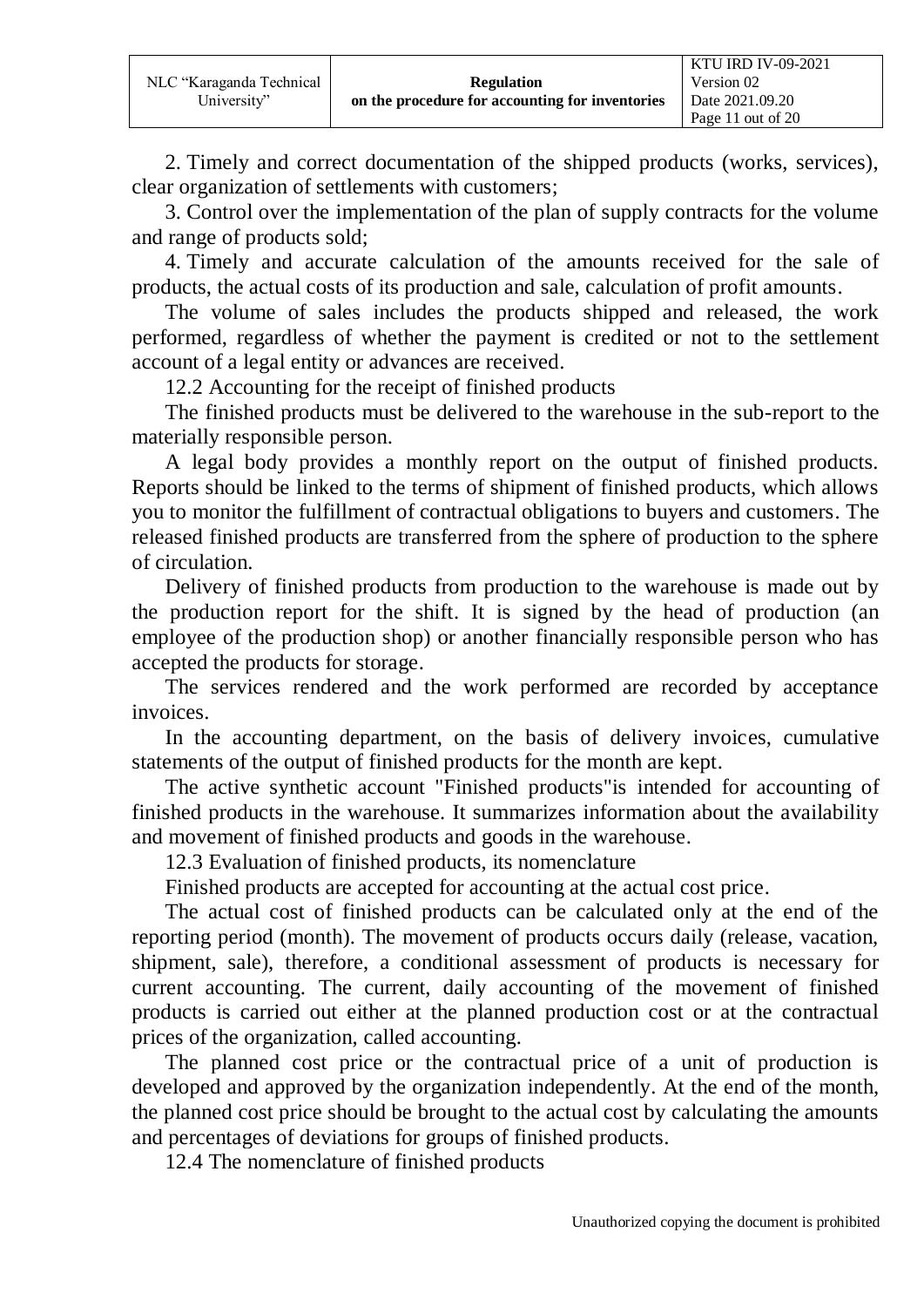|                          |                                                 | <b>KTU IRD IV-09-2021</b> |
|--------------------------|-------------------------------------------------|---------------------------|
| NLC "Karaganda Technical | <b>Regulation</b>                               | Version 02                |
| University"              | on the procedure for accounting for inventories | Date 2021.09.20           |
|                          |                                                 | Page 12 out of 20         |

Of great importance for the correct organization of accounting for the movement of finished products is the development of its nomenclature, which is a list of names of types of products produced by a legal body. The basis for its compilation is the classification of finished products according to certain characteristics that allow distinguishing one product from another (name, brand, etc.). The item number can have a different number of digits and letters.

Structural divisions of a legal body:

1. The printing and multiplying workshop, when performing its functions, produces certain printed products, such as: the publication of textbooks, textbooks, monographs and collections of scientific papers and publications, leaflets, newspapers, magazines, brochures, etc.

2. When performing its functions, the public catering combine produces certain finished products, such as: first and second courses, salads, hot drinks and compotes, confectionery flour products.

12.5 Documentation on the movement of finished products, their shipment and sale

Accounting of finished products in the warehouse is organized according to the operational accounting method, i.e. an electronic card of warehouse accounting of finished products is opened for each item number of the product. As the finished products are received and released, the material responsible person and the accounting department, based on the documents, records the number of valuables (arrival, expense) in the cards and calculates the balance after each entry.

On the basis of the warehouse accounting cards, the material responsible person submits monthly reports on the accounting of the remnants of finished products and their production and passes it to the accounting department. The release of finished products and its shipment are issued by a waybill for the holiday. According to it, in the warehouse accounting cards in the "expense" column, the quantity of released products is put down and the document is transferred to the accountant of the legal body for the extract of the corresponding document.

The materially responsible person at the production site completes the finished products for each internal application for transferring it to the divisions of the legal body.

The document is signed by the head of the legal body, the head of production and the financially responsible person of the recipient of the department. According to it, the quantity of released products is entered in the "expense" column in the warehouse accounting cards and the document is transferred to the accountant of the legal body for issuing an expense document of the established form in the name of the recipient**.**

12.6 Accounting for product sales

The sale of finished products is carried out in accordance with the concluded contracts or by free sale.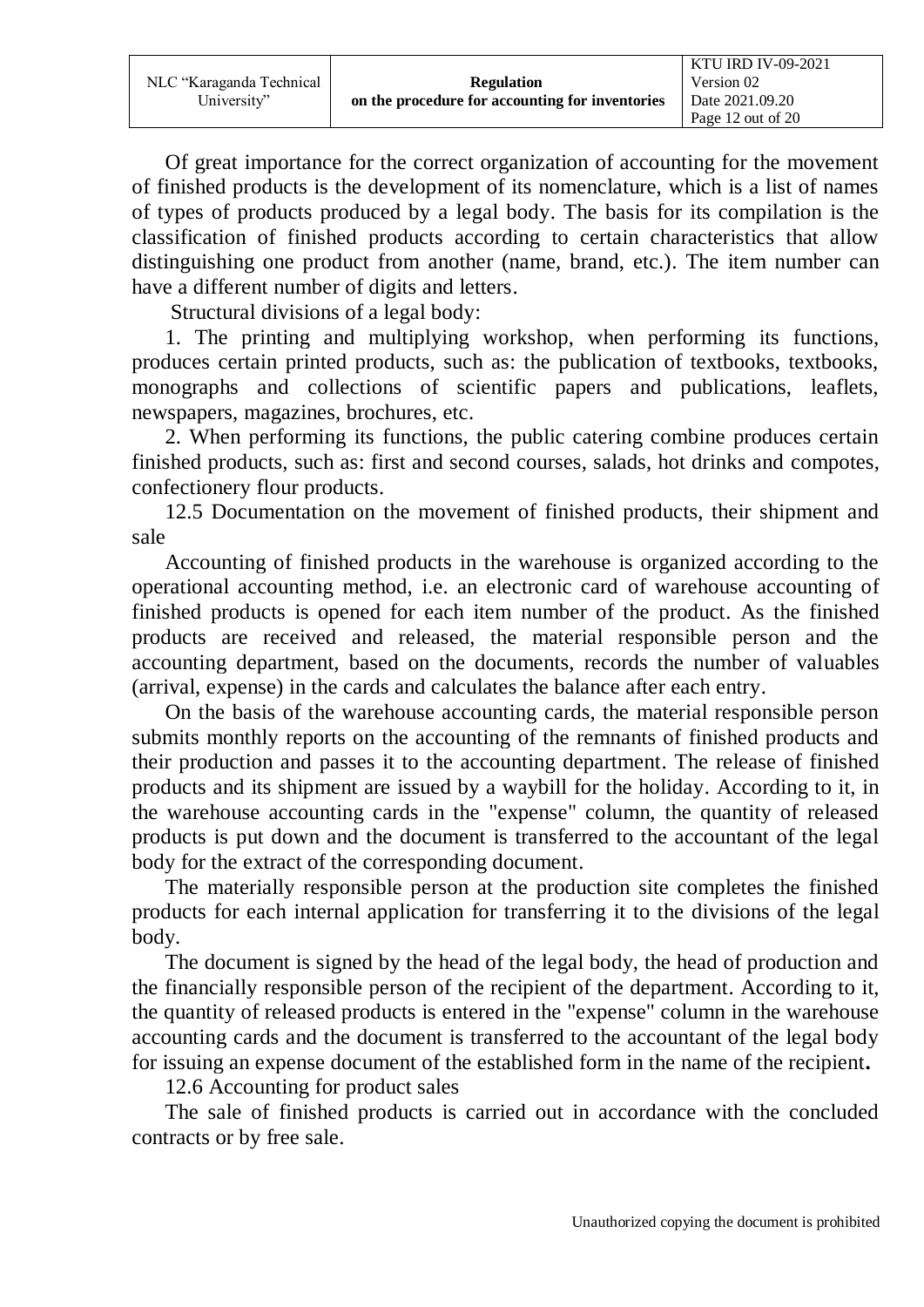|                          |                                                 | <b>KTU IRD IV-09-2021</b> |
|--------------------------|-------------------------------------------------|---------------------------|
| NLC "Karaganda Technical | <b>Regulation</b>                               | Version 02                |
| University"              | on the procedure for accounting for inventories | Date 2021.09.20           |
|                          |                                                 | Page 13 out of 20         |

In contracts for the supply of finished products, the supplier and the buyer are indicated, the necessary indicators for products, prices, discounts, capes, the payment procedure, the amount of VAT and other details.

The sale of products (works, services) is carried out by a legal body at prices that should ensure full reimbursement of the costs incurred by the legal body for their production, break-even of its activities. Prices for goods (works, services) produced within the scope of works (services) financed from the budget are set by a legal body in agreement with the authorized body of the relevant industry.

#### **13 Correspondence of standard transaction accounts**

#### **Correspondence of standard transaction accounts by account groups 1310 «Raw materials and supplies» and 1350 « Other reserves »**

| No.            |                                                                                                                                                  | <b>Correspondence of invoices</b> |                  |
|----------------|--------------------------------------------------------------------------------------------------------------------------------------------------|-----------------------------------|------------------|
|                | <b>Operation content</b>                                                                                                                         | <b>Debit</b>                      | <b>Credit</b>    |
| 1              | Purchase of materials and other stocks at the expense of accountable<br>amounts                                                                  | 1310, 1350                        | 1250             |
| $\overline{2}$ | Receipt from subsidiaries, associated and joint organizations, branches and<br>structural divisions                                              | 1310, 1350                        | 3320, 3330, 3340 |
| 3              | Purchase of materials and other reserves from individuals                                                                                        | 1310, 1350                        | 3390             |
| 4              | Purchase of materials and other reserves from suppliers                                                                                          | 1310, 1350                        | 3310             |
| 5              | Recognition of expenses directly related to the delivery of materials and<br>other inventory                                                     | 1310, 1350                        | 3390             |
| 6              | Receipt of materials and other stocks due to payment for issued shares(<br>participation shares), making contributions to the authorized capital | 1310, 1350                        | 5110             |
| 7              | Gratuitous receipt of materials and other reserves:                                                                                              |                                   |                  |
|                | from individuals                                                                                                                                 | 1310, 1350                        | 6220             |
|                | from the organization                                                                                                                            | 1310, 1350                        | 6220             |
| 8              | Recording of surplus materials and other reserves                                                                                                | 1310,1350                         | 6280             |
| 9              | Markdown of materials to net realizable value                                                                                                    | 1360                              | 1310, 1:         |
| 10             | Waste materials have been registered                                                                                                             | 1350                              | 8110,8:          |
| 11             | Return of low-quality materials and other stocks to the reserves:                                                                                |                                   |                  |
|                | a) before paying their cost:                                                                                                                     |                                   |                  |
|                | for the contract price                                                                                                                           | 3310                              | 1310, 1350       |
|                | for the amount of VAT                                                                                                                            | 3310                              | 1420             |
|                | 6) after paying their cost:                                                                                                                      |                                   |                  |
|                | for the contract price                                                                                                                           | 1280                              | 1310,1350        |
|                | for the amount of VAT                                                                                                                            | 1280                              | 1420             |
| 12             | Write-off of materials and other inventory used for administrative<br>expenses                                                                   | 7210                              | 1310, 1350       |
| 13             | Write-off of loss of materials and other reserves in central warehouses<br>within the norms                                                      | 7210                              | 1310, 1350       |
| 14             | Write-off of excess losses, damage and shortage of materials and other<br>reserves, when the culprits are not identified                         | 7470                              | 1310, 1350       |
| 15             | Gratuitous transfer of materials and other reserves                                                                                              | 7410                              | 1310, 1350       |
| 16             | Write-off of materials as a result of natural disasters                                                                                          | 7470                              | 1310, 1350       |
| 17             | Write-off of the cost of materials sold and other inventory                                                                                      | 7410                              | 1350, 1310       |
| 18             | Write-off of materials and other inventory as a result of termination of<br>operations                                                           | 7510                              | 1310, 1350       |
| 19             | Write-off of materials and other reserves for production (if necessary)                                                                          | 8110,8310                         | 1310, 1350       |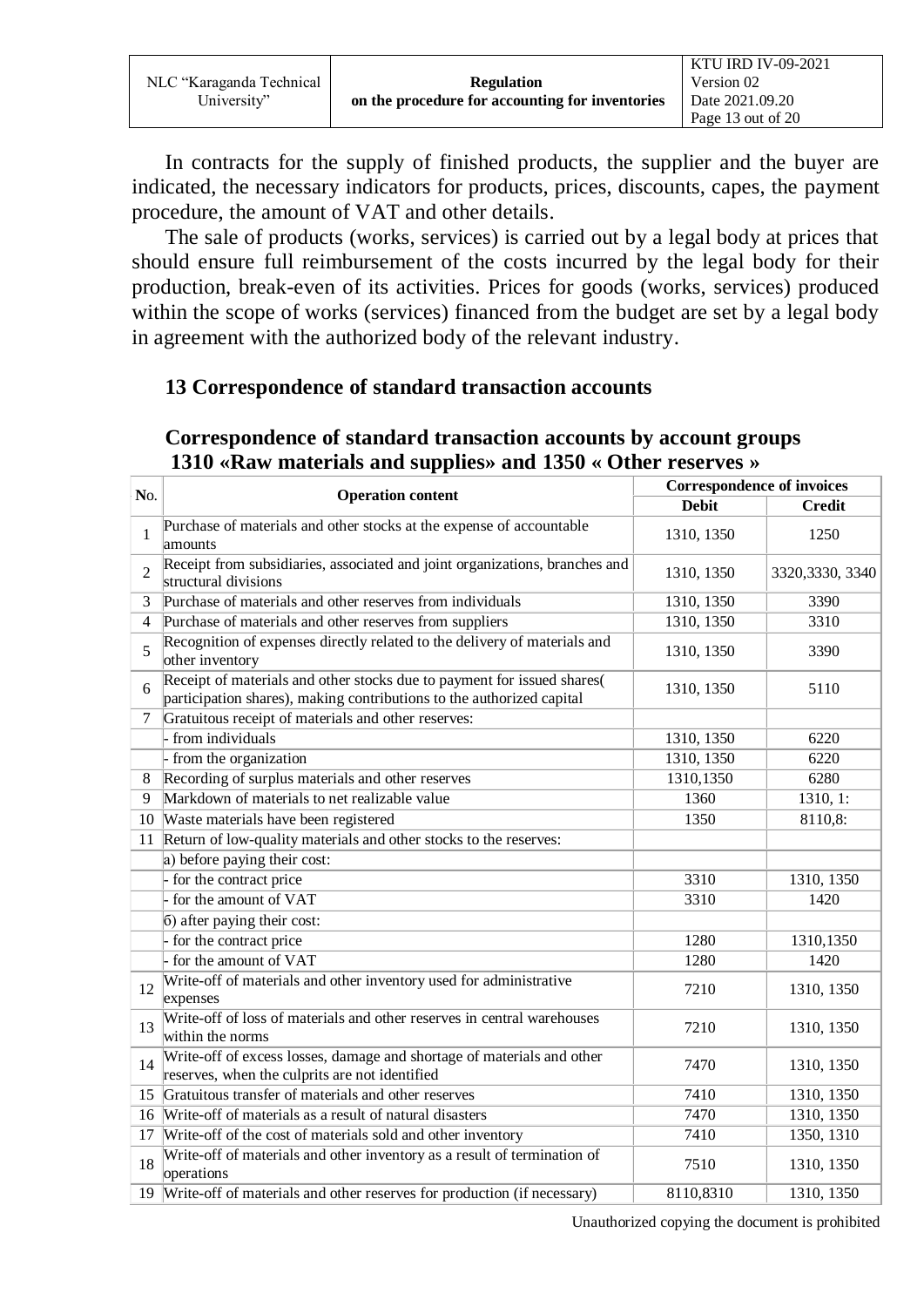|                          |                                                 | <b>KTU IRD IV-09-2021</b> |
|--------------------------|-------------------------------------------------|---------------------------|
| NLC "Karaganda Technical | <b>Regulation</b>                               | Version 02                |
| University"              | on the procedure for accounting for inventories | Date 2021.09.20           |
|                          |                                                 | Page 14 out of 20         |
|                          |                                                 |                           |

| $\sim$ 20 Write-off of materials and other stocks for general production expenses (if | 8410 | 1310, 1350 |
|---------------------------------------------------------------------------------------|------|------------|
| necessary)                                                                            |      |            |

#### **Correspondence of accounts of standard operations on the "Finished products" account**

| <b>Operation content</b>                                                             |              | Correspondence of |  |
|--------------------------------------------------------------------------------------|--------------|-------------------|--|
|                                                                                      |              | invoices          |  |
|                                                                                      | <b>Debit</b> | Credit            |  |
| Registration of finished products                                                    |              | 8320              |  |
| Write-off of the cost of products sold                                               | 7010         | 1320              |  |
| Reflection of the cost of products sold, returned by customers                       | 1320         | 7010              |  |
| Recording of surplus finished products in warehouses                                 | 1320         | 6280              |  |
| Gratuitous transfer of finished products                                             | 7410         | 1320              |  |
| Write-off of finished products as a result of natural disasters                      | 7470         | 1320              |  |
| Shortage of finished products in warehouses in excess of the norms of natural loss:  |              |                   |  |
| - when the culprits are not identified                                               | 7470         | 1320              |  |
| - repayment at the expense of the perpetrators                                       | 1250         | 1320              |  |
| Write-off of finished products in warehouses within the limits of natural loss rates | 7470         | 1320              |  |

#### **Correspondence of standard transaction accounts for account 1330 "Goods"**

| No.            | <b>Operation content</b>                                                           | <b>Correspondence of invoices</b> |               |
|----------------|------------------------------------------------------------------------------------|-----------------------------------|---------------|
|                |                                                                                    | <b>Debit</b>                      | <b>Credit</b> |
| 1              | Purchase of goods and services at the expense of the listed accountable<br>amounts | 1330                              | 1250          |
| 2              | Purchase of goods from individuals and organizations                               | 1330                              | 3310, 3390    |
| 3              | Purchase of goods from subsidiaries, associates and joint ventures                 | 1330                              | 3320,3331     |
| $\overline{4}$ | Gratuitous receipt of goods from individuals and organizations                     | 1330                              | 6220          |
| 5              | The surplus of goods identified during the inventory has been recorded             | 1330                              | 6280          |
| 6              | Return of goods that do not meet the terms of delivery                             | 3310                              | 1330          |
| 7              | Write-off of the cost of goods sold                                                | 7010                              | 1330          |
| 8              | Write-off of goods for administrative expenses                                     | 7210                              | 1330          |
| 9              | Losses of goods within the limits of natural loss rates                            | 7470                              | 1330          |
| 10             | Losses of goods in excess of the norms of natural loss:                            |                                   |               |
|                | when the culprits are not identified;                                              | 7470                              | 1330          |
|                | attributed to the perpetrators                                                     | 1250                              | 1330          |
| 11             | Markdown of goods                                                                  | 1360                              | 1330          |
| 12             | Gratuitous transfer of goods                                                       | 7410                              | 1330          |
| 13             | Write-off of goods as a result of natural disasters                                | 7470                              | 1330          |

## **Correspondence of accounts of standard operations under account 1340 "Work in progress"**

| No. | <b>Operation content</b>                                                                                                               | <b>Correspondence of invoices</b> |          |  |  |
|-----|----------------------------------------------------------------------------------------------------------------------------------------|-----------------------------------|----------|--|--|
|     |                                                                                                                                        | <b>Debit</b>                      | Кредит   |  |  |
|     | Attribution of costs related to the production of products (works, services)<br>to work-in-progress at the end of the reporting period | 1340                              | 8110,831 |  |  |
|     | Transfer of the cost of work-in-progress to production accounting accounts<br>at the beginning of the reporting period                 | 8110,8310                         | 1340     |  |  |
|     | Reflection of losses from natural disasters                                                                                            | 7470                              | 1340     |  |  |
|     | Write-off of work-in-progress due to the termination of the organization's<br>activities                                               | 7510                              | 1340     |  |  |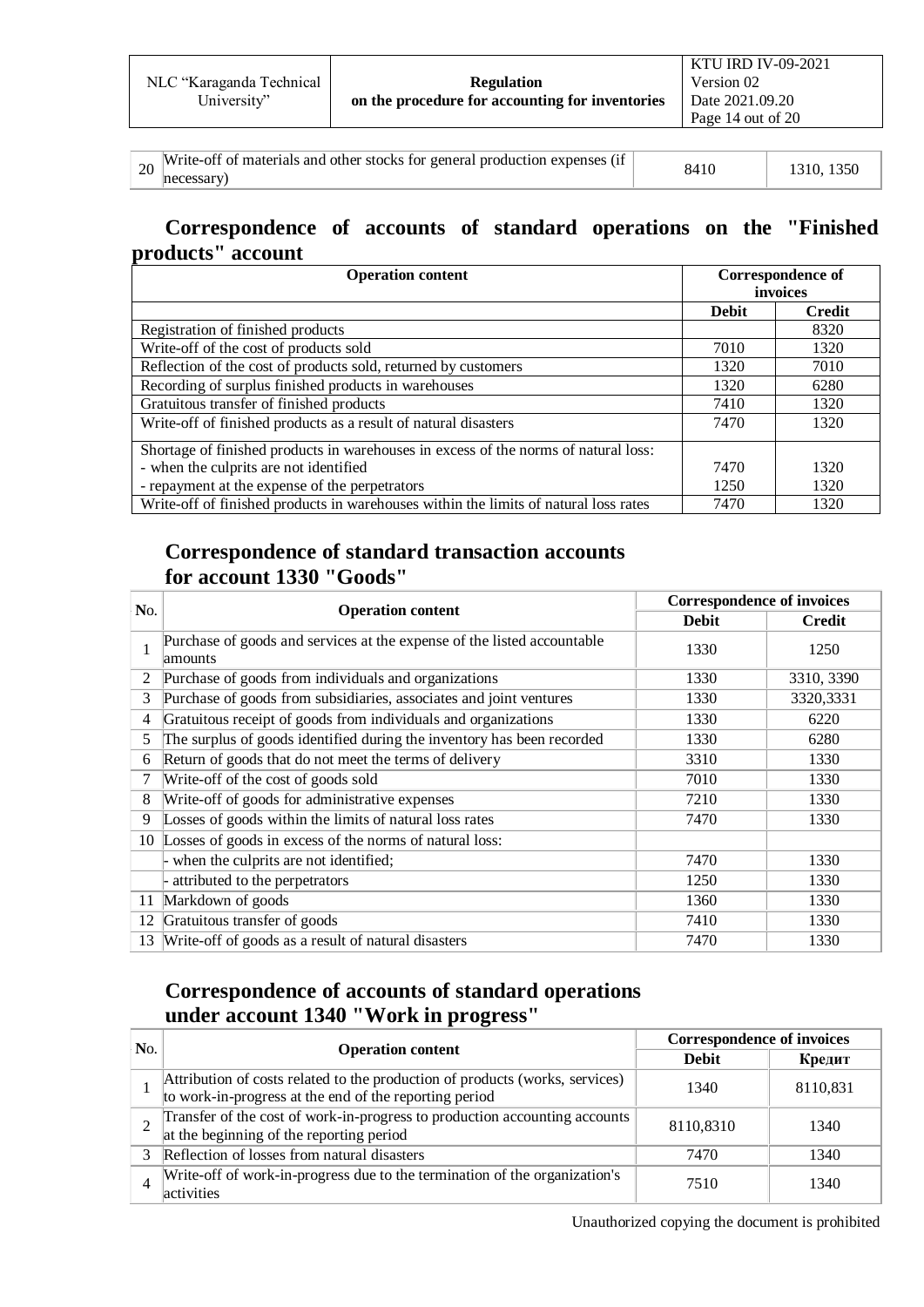### **Correspondence of standard transaction accounts under account 1360 "Reserves for inventory write-off"**

| N <sub>0</sub> | <b>Operation content</b>                                     | <b>Correspondence of invoices</b> |                           |  |  |
|----------------|--------------------------------------------------------------|-----------------------------------|---------------------------|--|--|
|                |                                                              | <b>Debit</b>                      | Кредит                    |  |  |
|                | A reserve has been created for the write-off of inventory    | 7420                              | 1360                      |  |  |
|                | Write-off of the cost of inventories due to their impairment | 1360                              | 1310, 1320, 1330,<br>1350 |  |  |

#### **14 POL write-off rates**

 Approved by the joint order of the Acting Minister of Transport and Communications of the Republic of Kazakhstan No. 611 dated August 8, 2013 and the Minister of Oil and Gas of the Republic of Kazakhstan No. 147 dated August 13, 2013

| Brand of transport                                 | Basic flow rate<br>$1/100$ km | For<br>work<br>in the<br>winter<br>season<br>up to<br>15% | Operat<br>ion of<br>transp<br>ort in<br>urban<br>conditi<br>ons<br>from<br>0.6 <sub>to</sub><br>1.0<br>million<br>people<br>up to 8% | Clim<br>ate<br>contr<br>ol up<br>to<br>5% | When<br>driving<br>on roads<br>with a<br>complex<br>profile of<br>more<br>than $50$<br>curves R<br>less than<br>40 m per<br>10 km of<br>the path,<br>up to | When<br>performi<br>ng work<br>that<br>requires<br>frequent<br>technolo<br>gical<br>stops<br>associat<br>ed with<br>loading<br>and<br>unloadin<br>g, up to<br>10% | For intra-<br>garage<br>crossings,<br>no more<br>than $0.5%$ | Total fuel<br>consumpti<br>on<br>allowance<br>in<br>summer.<br>$\%$ | Summ<br>er fuel<br>consu<br>mption<br>rate<br>1/100k<br>m | Total fuel<br>consumpti<br>on<br>allowance<br>in winter,<br>$\%$ | Winter<br>fuel<br>consum<br>ption<br>rate<br>1/100k<br>m |
|----------------------------------------------------|-------------------------------|-----------------------------------------------------------|--------------------------------------------------------------------------------------------------------------------------------------|-------------------------------------------|------------------------------------------------------------------------------------------------------------------------------------------------------------|-------------------------------------------------------------------------------------------------------------------------------------------------------------------|--------------------------------------------------------------|---------------------------------------------------------------------|-----------------------------------------------------------|------------------------------------------------------------------|----------------------------------------------------------|
| GAZ 3110 (V2.3)                                    | 12.6                          | 12                                                        | 5                                                                                                                                    |                                           | 6                                                                                                                                                          | 5                                                                                                                                                                 | 0.5                                                          | 16.5                                                                | 14.7                                                      | 28.5                                                             | 16.2                                                     |
| GAZ 31105 (V2.3)                                   | 12.6                          | 12                                                        | 5                                                                                                                                    |                                           | 6                                                                                                                                                          | 5                                                                                                                                                                 | 0.5                                                          | 16.5                                                                | 14.7                                                      | 28.5                                                             | 16.2                                                     |
| GAZ 31029                                          | 13                            | 12                                                        | 5                                                                                                                                    |                                           | 6                                                                                                                                                          | 5                                                                                                                                                                 | 0.5                                                          | 16.5                                                                | 15.1                                                      | 28.5                                                             | 16.7                                                     |
| NIVA 21213                                         | 11.5                          | 12                                                        | 5                                                                                                                                    |                                           | 6                                                                                                                                                          | 5                                                                                                                                                                 | 0.5                                                          | 16.5                                                                | 13.4                                                      | 28.5                                                             | 14.8                                                     |
| <b>UAZ 3303</b>                                    | 16.5                          | 12                                                        | 5                                                                                                                                    |                                           | 6                                                                                                                                                          | 5                                                                                                                                                                 | 0.5                                                          | 16.5                                                                | 19.2                                                      | 28.5                                                             | 21.2                                                     |
| KAMAZ 53215 (V<br>740,3)                           | 28                            | 12                                                        | 5                                                                                                                                    |                                           | 6                                                                                                                                                          | 7                                                                                                                                                                 | 0.5                                                          | 18.5                                                                | 33.2                                                      | 30.5                                                             | 36.5                                                     |
| GAZELLE 2705 (V<br>(2,4)                           | 16.5                          | 12                                                        | 5                                                                                                                                    |                                           | 6                                                                                                                                                          | 7                                                                                                                                                                 | 0.5                                                          | 18.5                                                                | 19.6                                                      | 30.5                                                             | 21.5                                                     |
| <b>GAZELLE 322132</b><br>(V2,4)                    | 16.2                          | 12                                                        | 5                                                                                                                                    |                                           | 6                                                                                                                                                          | 7                                                                                                                                                                 | 0.5                                                          | 18.5                                                                | 19.2                                                      | 30.5                                                             | 21.1                                                     |
| TOYOTA Camry (V<br>(2, 4)                          | 11.1                          | 12                                                        | 5                                                                                                                                    | $\overline{c}$                            | 6                                                                                                                                                          | 5                                                                                                                                                                 | 0.5                                                          | 18.5                                                                | 13.2                                                      | 30.5                                                             | 14.5                                                     |
| TOYOTA LC 200 (V<br>2,7)                           | 19.1                          | 12                                                        | 5                                                                                                                                    | $\overline{2}$                            | 6                                                                                                                                                          | 5                                                                                                                                                                 | 0.5                                                          | 18.5                                                                | 22.6                                                      | 30.5                                                             | 24.9                                                     |
| SkodaSuperb B6 (V<br>1,8)                          | 9.4                           | 12                                                        | 5                                                                                                                                    | $\overline{2}$                            | 6                                                                                                                                                          | 5                                                                                                                                                                 | 0.5                                                          | 18.5                                                                | 11.1                                                      | 30.5                                                             | 12.3                                                     |
| Skoda $(V1,6)$                                     | 8                             | 12                                                        | 5                                                                                                                                    |                                           | 6                                                                                                                                                          | 5                                                                                                                                                                 | 0.5                                                          | 16.5                                                                | 9.3                                                       | 28.5                                                             | 10.3                                                     |
| <b>Bus PAZ -32053</b>                              | 32                            | 12                                                        | 5                                                                                                                                    |                                           | 6                                                                                                                                                          | 5                                                                                                                                                                 | 0.5                                                          | 16.5                                                                | 37.3                                                      | 28.5                                                             | 41.1                                                     |
| Backhoe Loader<br>EO-2626 based on                 | $\sqrt{5}$                    | 12                                                        |                                                                                                                                      |                                           |                                                                                                                                                            |                                                                                                                                                                   | $0.5\,$                                                      | 7.5                                                                 | 5.4                                                       | 19.5                                                             | 6                                                        |
| Kia Sorento                                        | 8.8                           | 12                                                        | 5                                                                                                                                    | $\overline{2}$                            | 6                                                                                                                                                          | 5                                                                                                                                                                 | 0.5                                                          | 18.5                                                                | 10.4                                                      | 30.5                                                             | 11.5                                                     |
| Diesel generator<br><b>KIPOR KDE30SS3</b><br>(l/h) | 7.8                           |                                                           |                                                                                                                                      |                                           |                                                                                                                                                            |                                                                                                                                                                   |                                                              |                                                                     | 7.8                                                       |                                                                  | 7.8                                                      |
| GAZ 33098 (V                                       | 19.7                          | 12                                                        | 5                                                                                                                                    |                                           | 6                                                                                                                                                          | 5                                                                                                                                                                 | 0.5                                                          | 16.5                                                                | 23.0                                                      | 28.5                                                             | 25.4                                                     |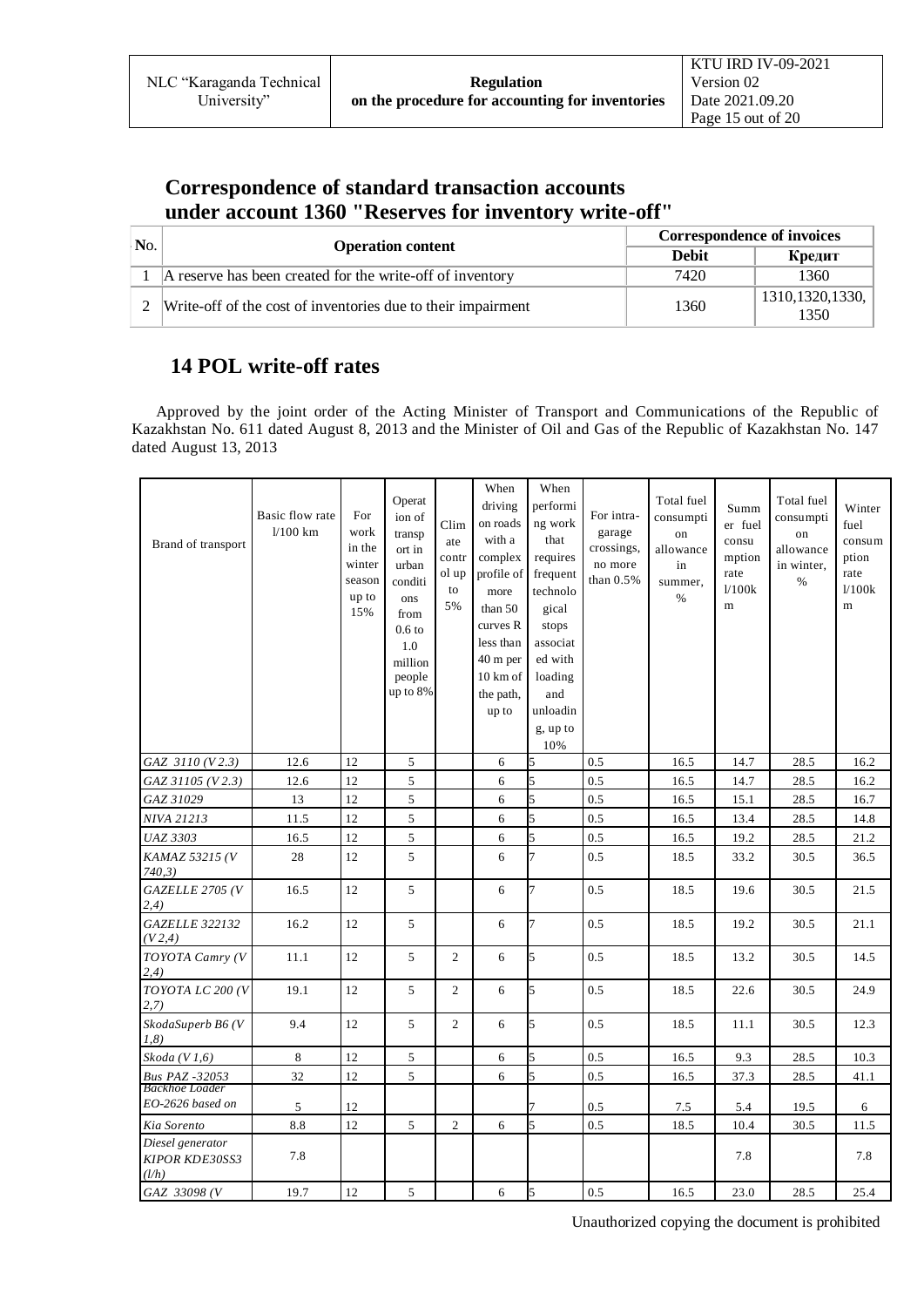|                          |                                                 | <b>KTU IRD IV-09-2021</b> |
|--------------------------|-------------------------------------------------|---------------------------|
| NLC "Karaganda Technical | <b>Regulation</b>                               | Version 02                |
| University"              | on the procedure for accounting for inventories | Date 2021.09.20           |
|                          |                                                 | Page 16 out of 20         |

| 4,43)                      |     |                              |   |  |     |      |      |      |      |
|----------------------------|-----|------------------------------|---|--|-----|------|------|------|------|
| SkodaSuperb B8 (V<br>(1,8) | 7.8 | $1^{\circ}$<br>$\frac{1}{2}$ | ∼ |  | 0.5 | 18.5 | 9.3  | 30.5 | 10.2 |
| Kia Sorento                | 8.8 | 12                           | ∼ |  | 0.5 | 18.5 | 10.4 | 30.5 | 11.5 |
| Kia Sorento                | 8.8 | $\overline{1}$<br>$\perp$    | ∸ |  | 0.5 | 18.5 | 10.4 | 30.5 | 11.5 |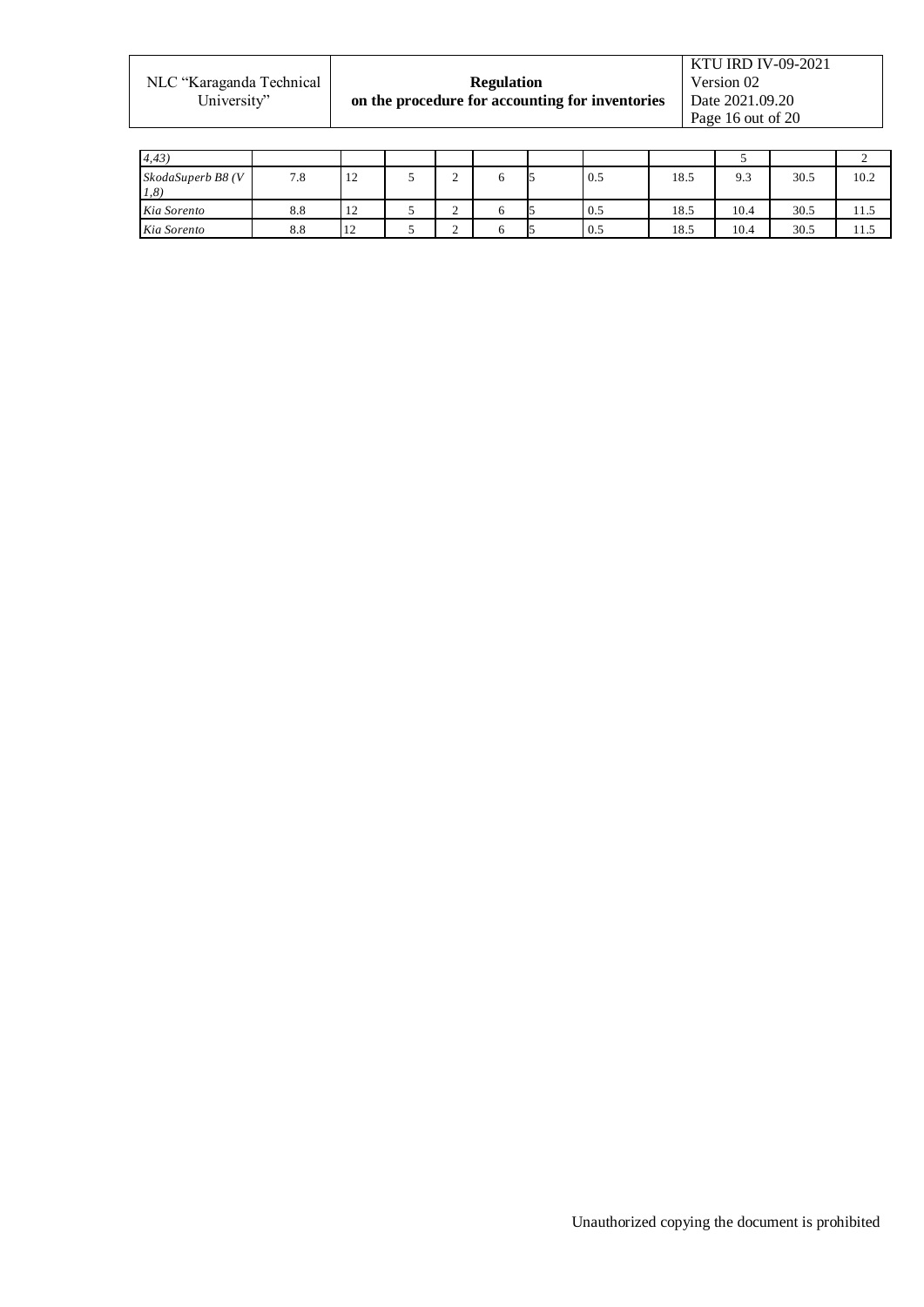### Appendix B (mandatory)

 $F.04 - 2020$ 

#### Coordination sheet

| Position           | Name                | Date        | Signature |
|--------------------|---------------------|-------------|-----------|
| Executive director | Isagulov A.Z.       |             |           |
| Chief accountant   | Abiltussupova A. H. | 04.10.21.74 |           |
|                    |                     |             |           |
|                    |                     |             |           |
|                    |                     |             |           |
|                    |                     |             |           |
|                    |                     |             |           |
|                    |                     |             |           |
|                    |                     |             |           |
|                    |                     |             |           |
|                    |                     |             |           |
|                    |                     |             |           |
|                    |                     |             |           |
|                    |                     |             |           |
|                    |                     |             |           |
|                    |                     |             |           |
|                    |                     |             |           |
|                    |                     |             |           |
|                    |                     |             |           |
|                    |                     |             |           |
|                    |                     |             |           |
|                    |                     |             |           |
|                    |                     |             |           |
|                    |                     |             |           |
|                    |                     |             |           |
|                    |                     |             |           |
|                    |                     |             |           |
|                    |                     |             |           |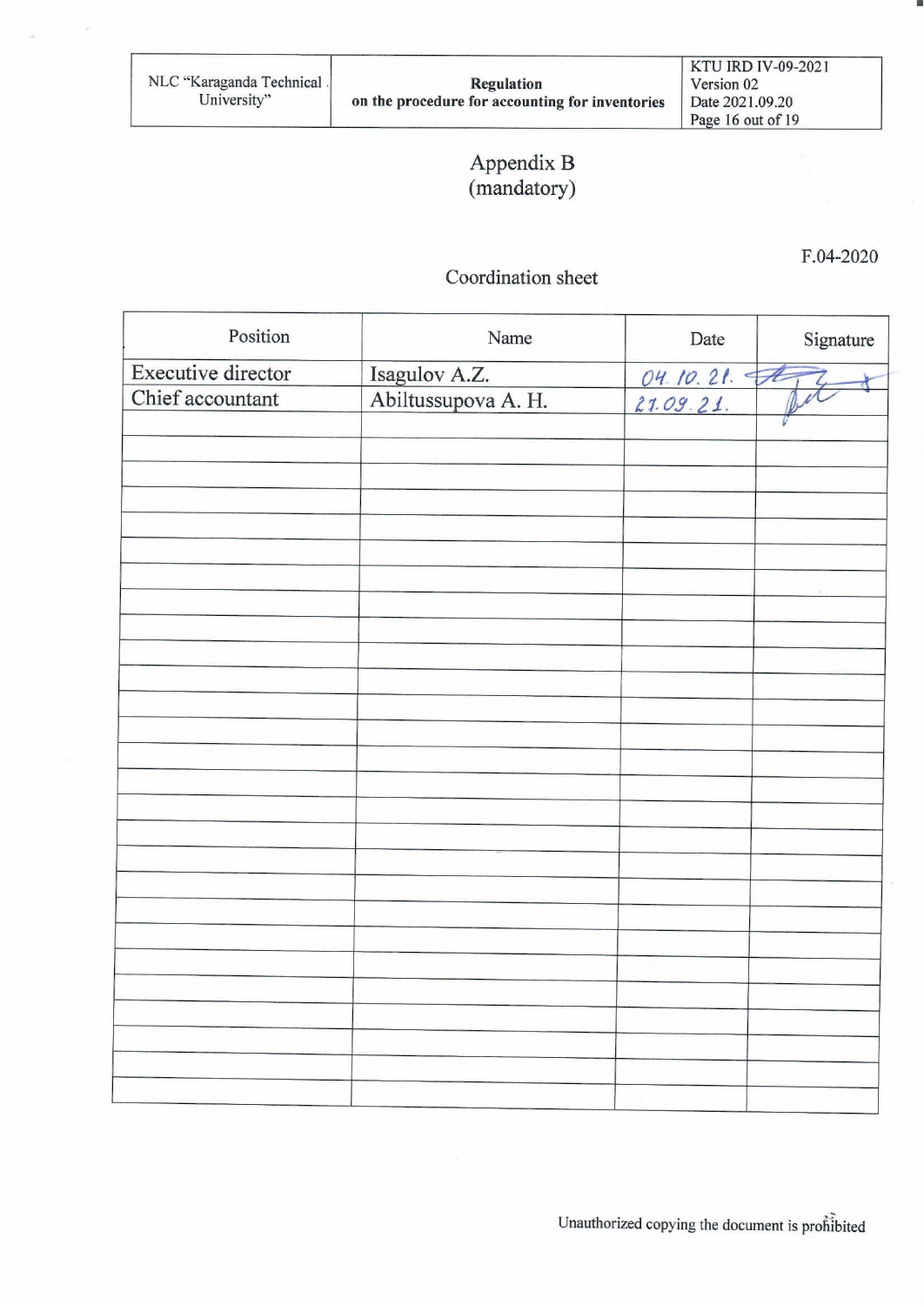# Appendix C (mandatory)

F.05-2020

### Familiarization sheet

| Position | Name | Date | Signature |
|----------|------|------|-----------|
|          |      |      |           |
|          |      |      |           |
|          |      |      |           |
|          |      |      |           |
|          |      |      |           |
|          |      |      |           |
|          |      |      |           |
|          |      |      |           |
|          |      |      |           |
|          |      |      |           |
|          |      |      |           |
|          |      |      |           |
|          |      |      |           |
|          |      |      |           |
|          |      |      |           |
|          |      |      |           |
|          |      |      |           |
|          |      |      |           |
|          |      |      |           |
|          |      |      |           |
|          |      |      |           |
|          |      |      |           |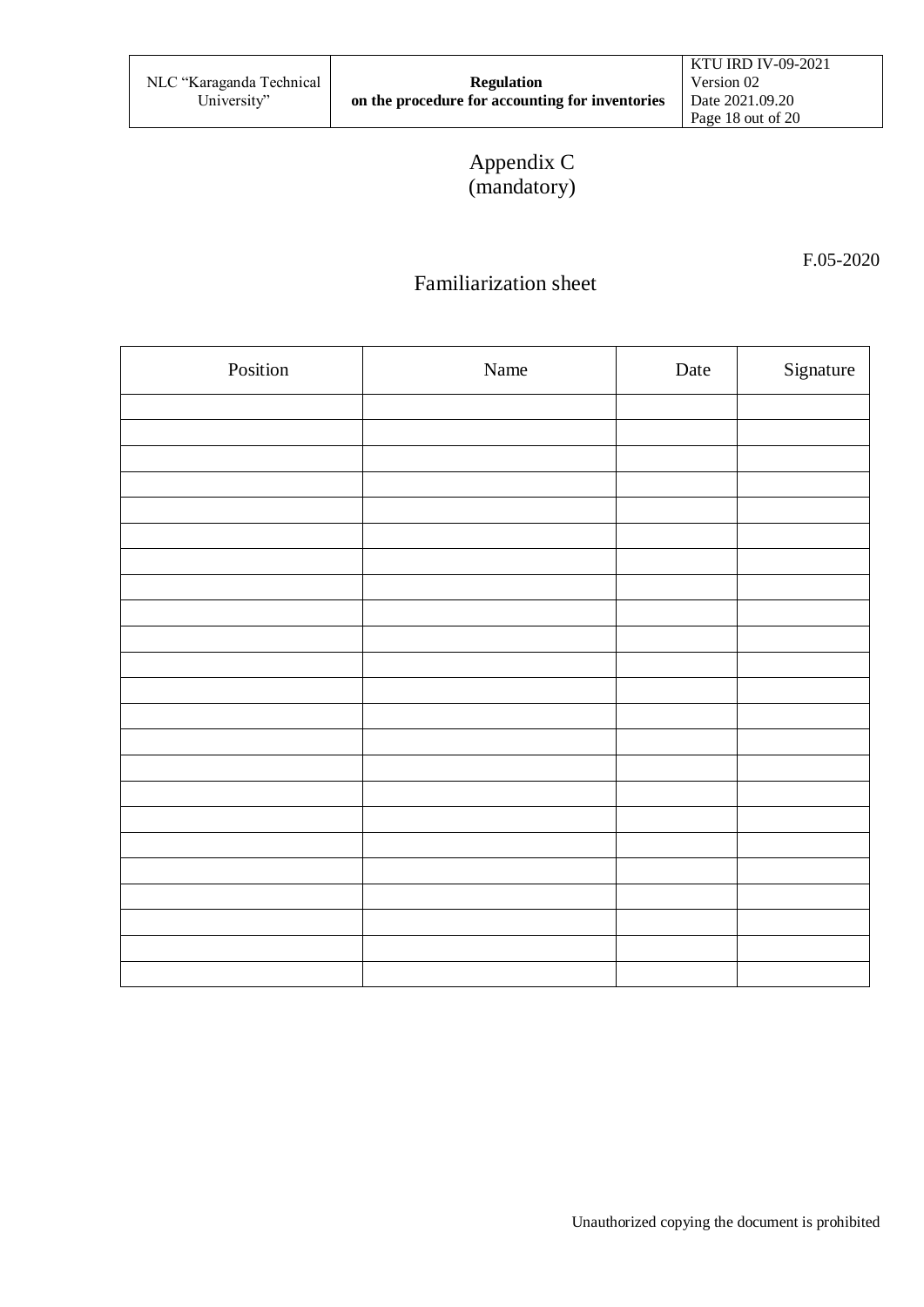### Appendix D (informative) Form of the mailing list of QMS documents Distribution sheet

| $\overline{N}$<br>$\mathbf 0$ | Division | Exemplar<br>number | Date of<br>receiving | Signature and name of the officer | Note |
|-------------------------------|----------|--------------------|----------------------|-----------------------------------|------|
|                               |          |                    |                      |                                   |      |
|                               |          |                    |                      |                                   |      |
|                               |          |                    |                      |                                   |      |
|                               |          |                    |                      |                                   |      |
|                               |          |                    |                      |                                   |      |
|                               |          |                    |                      |                                   |      |
|                               |          |                    |                      |                                   |      |
|                               |          |                    |                      |                                   |      |
|                               |          |                    |                      |                                   |      |
|                               |          |                    |                      |                                   |      |
|                               |          |                    |                      |                                   |      |
|                               |          |                    |                      |                                   |      |
|                               |          |                    |                      |                                   |      |
|                               |          |                    |                      |                                   |      |
|                               |          |                    |                      |                                   |      |
|                               |          |                    |                      |                                   |      |
|                               |          |                    |                      |                                   |      |
|                               |          |                    |                      |                                   |      |
|                               |          |                    |                      |                                   |      |
|                               |          |                    |                      |                                   |      |
|                               |          |                    |                      |                                   |      |
|                               |          |                    |                      |                                   |      |
|                               |          |                    |                      |                                   |      |